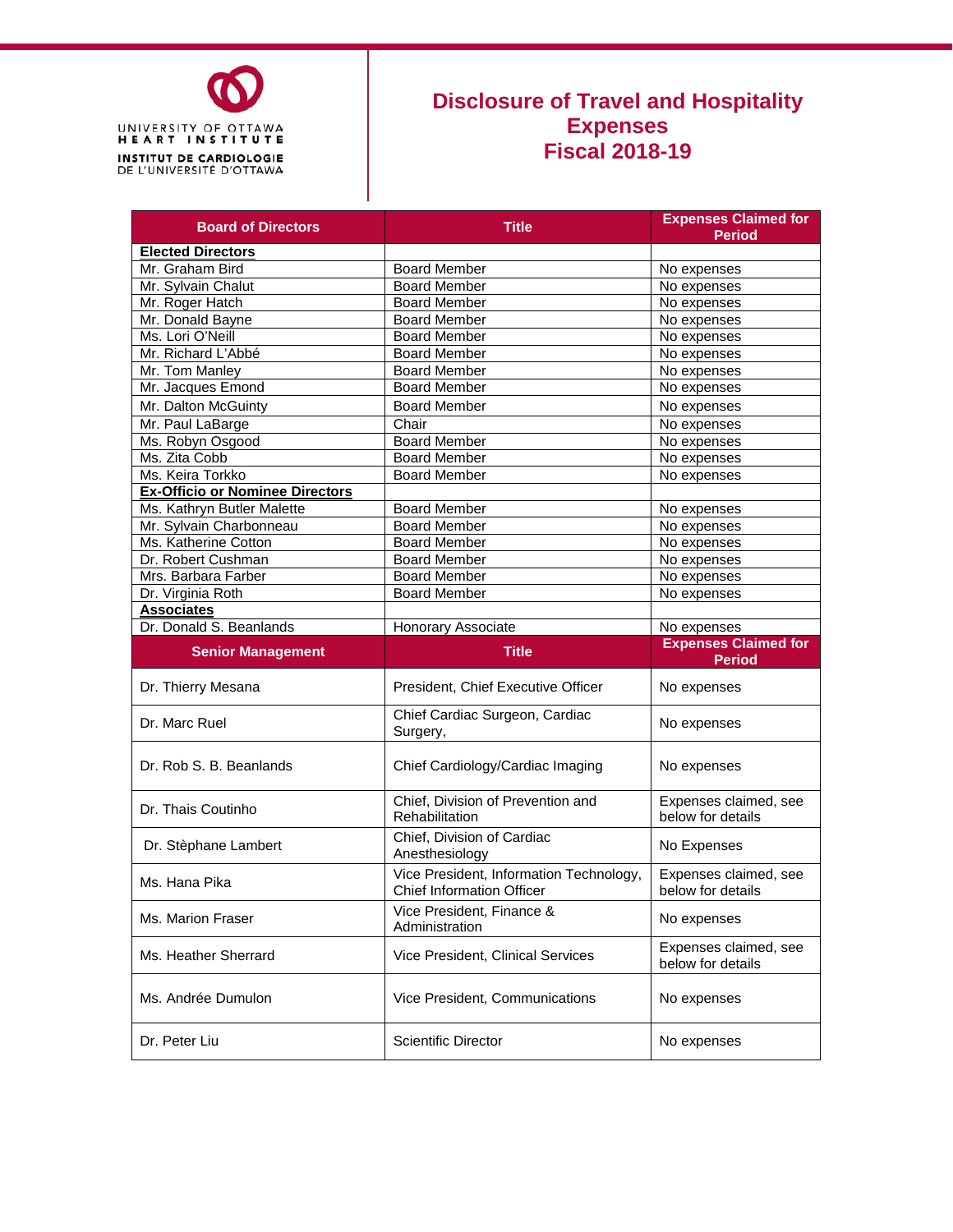

## **Executive Expense Report**

| <b>Name</b>      | <b>Title</b>                                       | <b>For the Quarter</b>                  |
|------------------|----------------------------------------------------|-----------------------------------------|
| Heather Sherrard | <b>Executive Vice President, Clinical Services</b> | First Quarter (April 1 to June 30) 2018 |

|                                   |                              |                  | <b>Travel Expenses</b> |               |              |             |               |                   |
|-----------------------------------|------------------------------|------------------|------------------------|---------------|--------------|-------------|---------------|-------------------|
| <b>Trip Details</b>               |                              | <b>Breakdown</b> |                        |               |              |             |               |                   |
|                                   |                              | Airfare/Train    | Transportation*        | Accommodation | <b>Meals</b> | Incidentals | Parking/Tolls | <b>Total/Trip</b> |
| Purpose:<br>The Hospital for Sick | $Date(s)$ :<br>June 26, 2018 |                  |                        |               |              |             |               |                   |
| Kids EPIC Meeting                 | Destination:<br>Toronto, ON  | \$742.69         | \$60.00                |               | œ            |             | \$23.50       | \$826.19          |
|                                   | <b>Total Travel Expenses</b> | \$742.69         | \$60.00                |               |              |             | \$23.50       | \$826.19          |

\* Transportation expenses include: vehicle rental or own use (mileage), taxis and/or public transportation.

| <b>Other Expenses</b>       |        |
|-----------------------------|--------|
| Please Describe:            |        |
| <b>Total Other Expenses</b> | \$0.00 |

| <b>Total Expenses</b> | \$826.19 |
|-----------------------|----------|
|                       |          |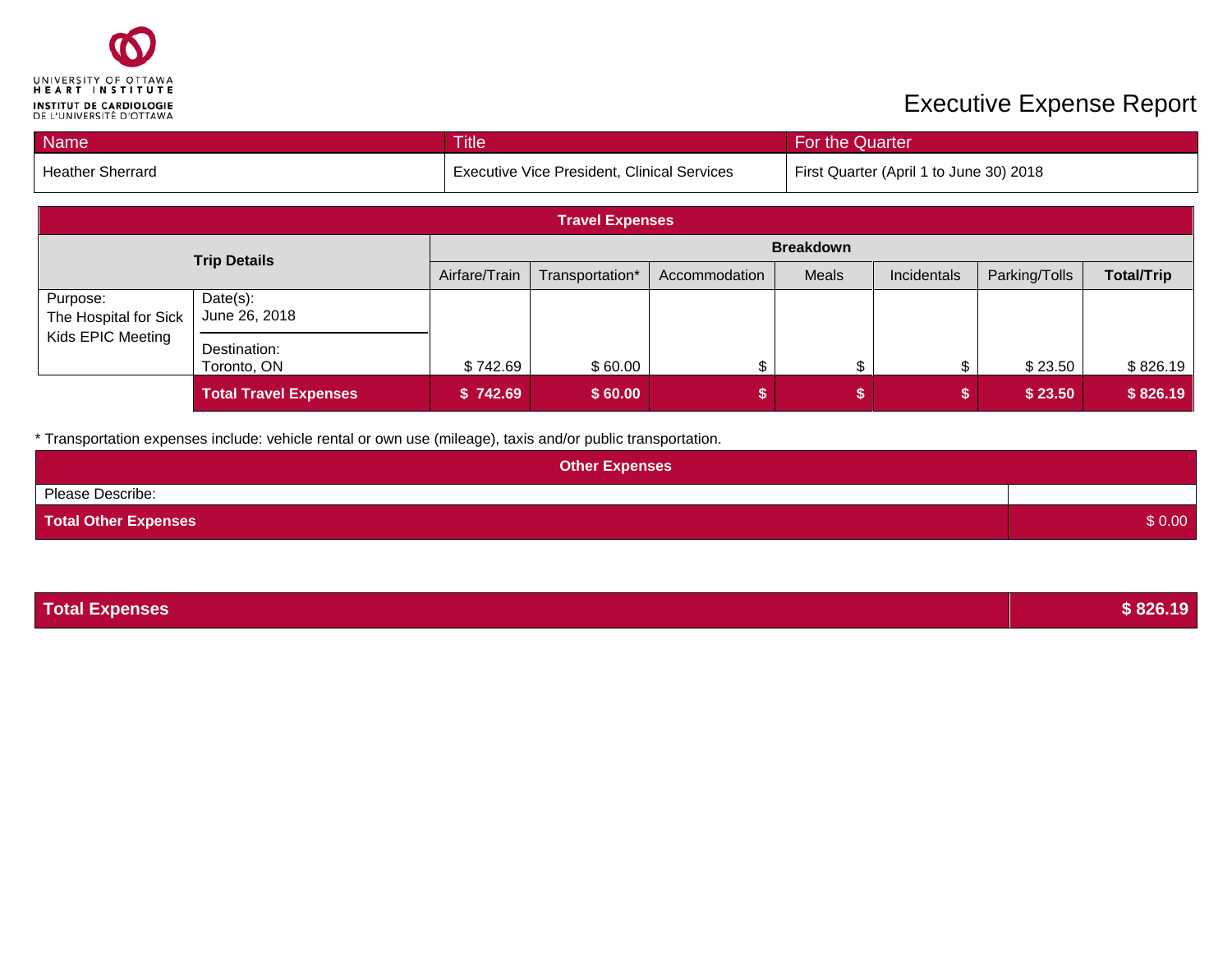

## **Executive Expense Report**

| <b>Name</b>     | <b>Title</b>                              | For the Quarter                         |
|-----------------|-------------------------------------------|-----------------------------------------|
| l Ms. Hana Pika | Vice President, Chief Information Officer | First Quarter (April 1 to June 30) 2018 |

|                                                                                           |                                                                                         |                  | <b>Travel Expenses</b> |               |       |             |               |                   |
|-------------------------------------------------------------------------------------------|-----------------------------------------------------------------------------------------|------------------|------------------------|---------------|-------|-------------|---------------|-------------------|
| <b>Trip Details</b>                                                                       |                                                                                         | <b>Breakdown</b> |                        |               |       |             |               |                   |
|                                                                                           |                                                                                         | Airfare/Train    | Transportation*        | Accommodation | Meals | Incidentals | Parking/Tolls | <b>Total/Trip</b> |
| Purpose:<br>Parking for<br>Foundation Event /                                             | Date(s):<br>March 1 / Feb 6 / Jan 26 2018                                               |                  |                        |               |       |             |               |                   |
| <b>EPIC Committee</b><br>Meeting at General /<br><b>EPIC Committee</b><br>Meeting at CHEO | Destination:<br>Ottawa Byward Market / Ottawa<br>General Campus / Ottawa<br><b>CHEO</b> | \$               | \$                     | \$            |       |             | \$38.00       | \$38.00           |
| Purpose:<br>CIO Council                                                                   | Date(s):<br>April 24 to 26, 2018                                                        |                  |                        |               |       |             |               |                   |
| <b>Quarterly Meeting</b>                                                                  | Destination:<br>Toronto, ON                                                             | \$229.67         | \$27.00                | \$514.74      |       | \$          | \$            | \$771.41          |
| Purpose:<br>The Hospital for Sick                                                         | Date(s):<br>June 25 to 26, 2018                                                         |                  |                        |               |       |             |               |                   |
| Kids EPIC Meeting                                                                         | Destination:<br>Toronto, ON                                                             | \$354.82         | \$                     | \$            | \$    | \$          | \$32.00       | \$386.82          |
|                                                                                           | <b>Total Travel Expenses</b>                                                            | \$584.49         | \$27.00                | \$514.74      | \$    | S           | \$70.00       | \$1,196.23        |

\* Transportation expenses include: vehicle rental or own use (mileage), taxis and/or public transportation.

| <b>Other Expenses</b>       |        |
|-----------------------------|--------|
| Please Describe:            |        |
| <b>Total Other Expenses</b> | \$0.00 |